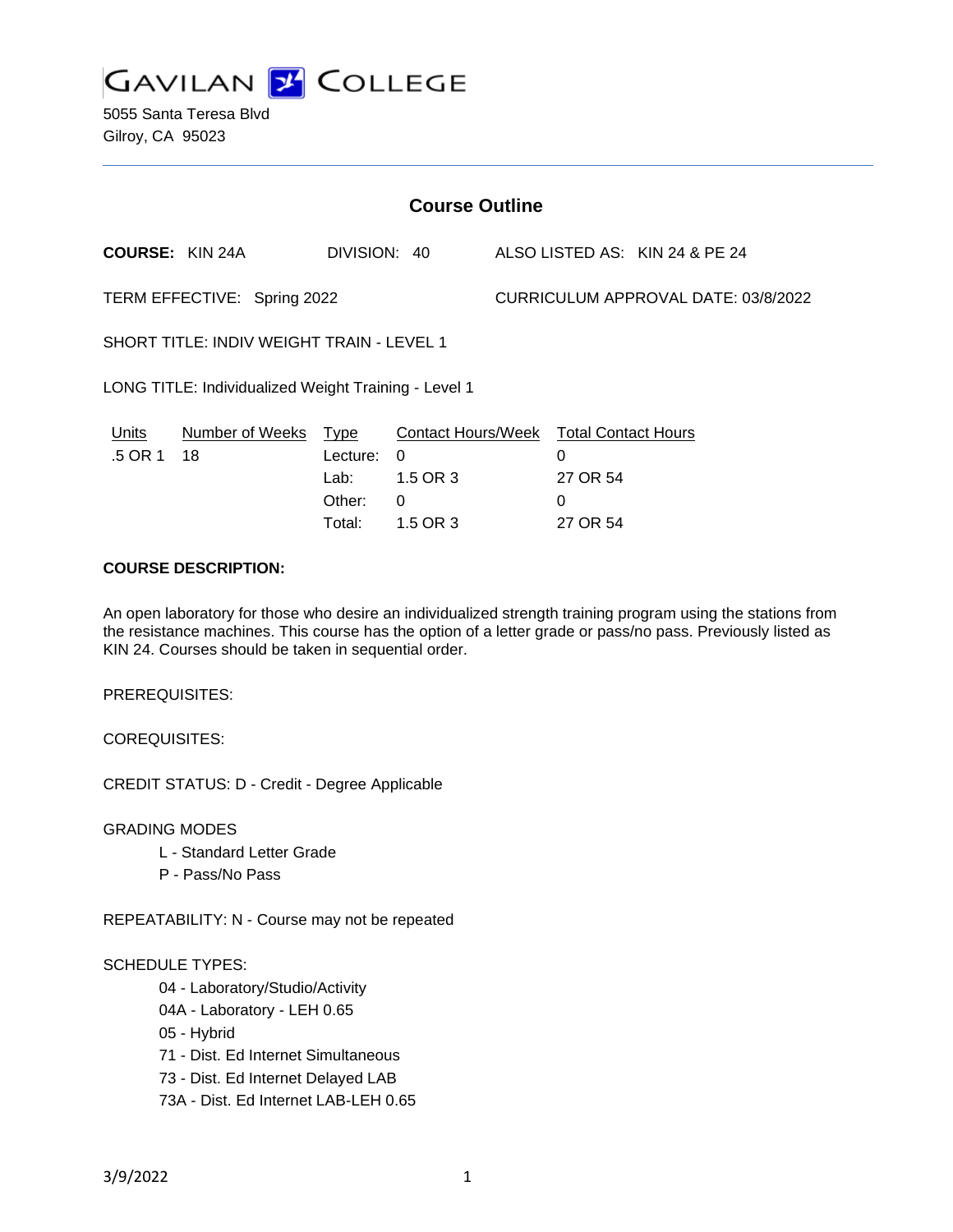### **STUDENT LEARNING OUTCOMES:**

By the end of this course, a student should:

1. Develop and perform a muscular strength training program specific to the student's needs which includes at least eight (8) of the exercises from the resistance equipment.

2. Name the major muscle groups used in the flexibility and resistance exercises they perform.

### **COURSE OBJECTIVES:**

By the end of this course, a student should:

1. Students will develop a workout routine and apply the skills learned into a weekly workout program. They will record their progress on their workout chart. They will utilize safe lifting practices.

2. Students will demonstrate and discuss basic core stabilization training. They will experience different types of exercise workouts utilizing the stations on the resistance machines.

3. Students will describe and demonstrate basic stretching exercises and describe the importance of stretching. They will demonstrate each of the stations on the resistance machines. They will identify the major muscle groups being utilized.

4. Students will explain the requirements of the course, including how they are graded, the dress code, and use of a workout chart/log. They will correctly log themselves in and out of the lab.

### **CONTENT, STUDENT PERFORMANCE OBJECTIVES, OUT-OF-CLASS ASSIGNMENTS**

Curriculum Approval Date: 03/8/2022

1.5 - 3 Hours: Course orientation, including grading and the procedures for use of the open lab.

3 - 6 Hours: Continue orientations as needed.

Introduce flexibility exercises and the major muscle groups being targeted. Discuss the importance of stretching both before and after working out. Introduce, demonstrate, and describe each of the stations on the resistance/cable machines including squat racks and free weight exercises - lat pull, squat rack, pec deck, seated row, incline/bench/shoulder press, triceps pull down, triceps dip, cable chest press or crossover, including identifying the major muscles being targeted. Emphasize the importance of safety.

4.5 - 9 Hours: Introduce basic core stabilization training; i.e. drawing in maneuvers, bracing, plank, and bridging. Different types of exercise workout routines will be explained. This could include workouts for the total body, split routines, or upper/lower body split routines.

These workouts would be basic strength exercises, utilizing single or multiple joint exercises and include 1 - 3 sets of 12 - 20 reps.

16.5 - 33 Hours: Continue to demonstrate and review the proper use of the resistance training equipment available in the lab including the importance of safety. Assist students with developing a muscular strength training program specific to their needs. This program would include all or most of the stations on the resistance machines.

2 Hours: Written final.

#### **METHODS OF INSTRUCTION:**

demonstration, peer teaching, small group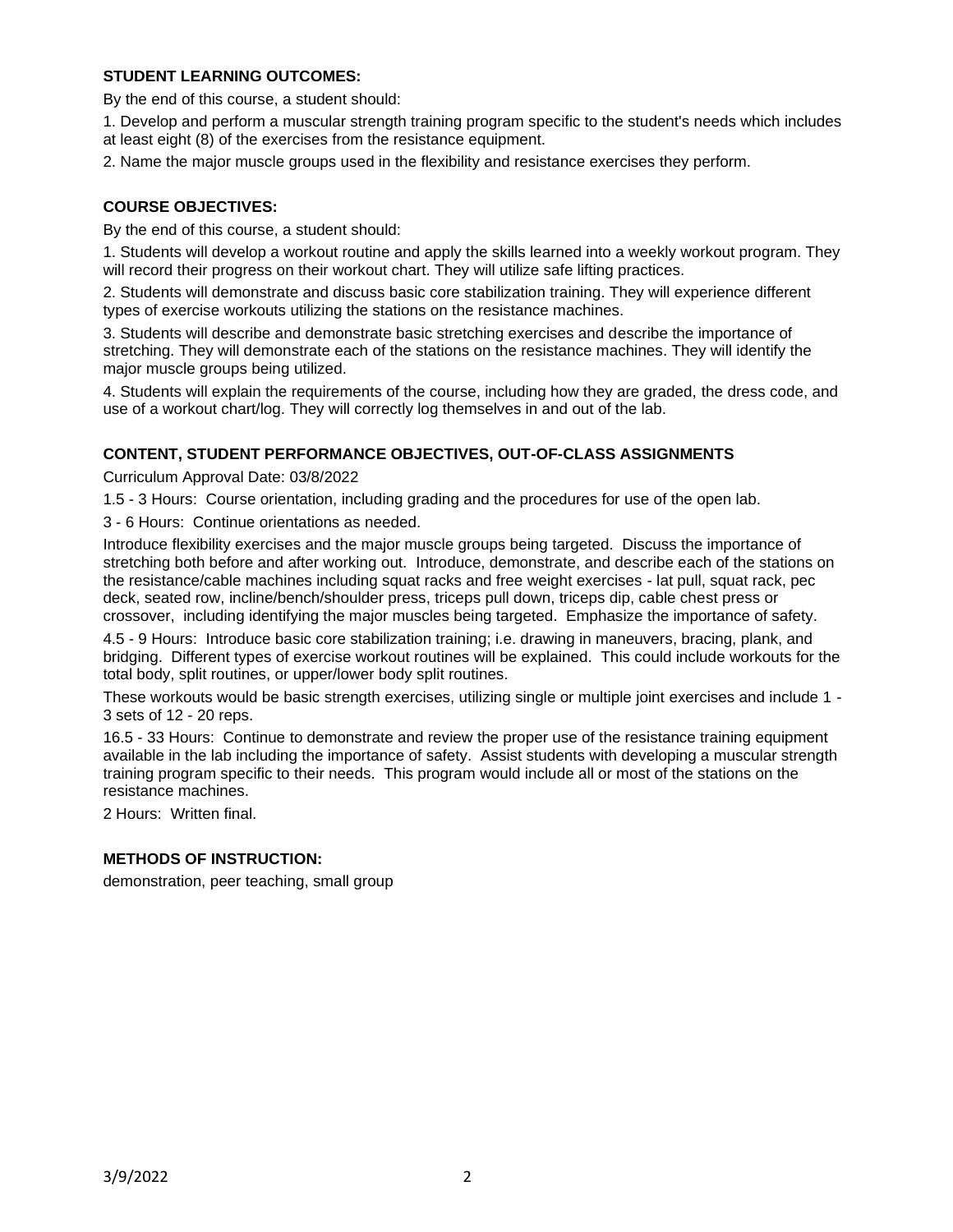## **METHODS OF EVALUATION:**

Skill demonstrations Evaluation Percent 30 Evaluation Description 30% Performance exams

Objective examinations Evaluation Percent 20 Evaluation Description 10% - 20% Multiple choice; Matching items; short answer

Other methods of evaluation Evaluation Percent 50 Evaluation Description Required student participation

## **REPRESENTATIVE TEXTBOOKS:**

No textbook required.